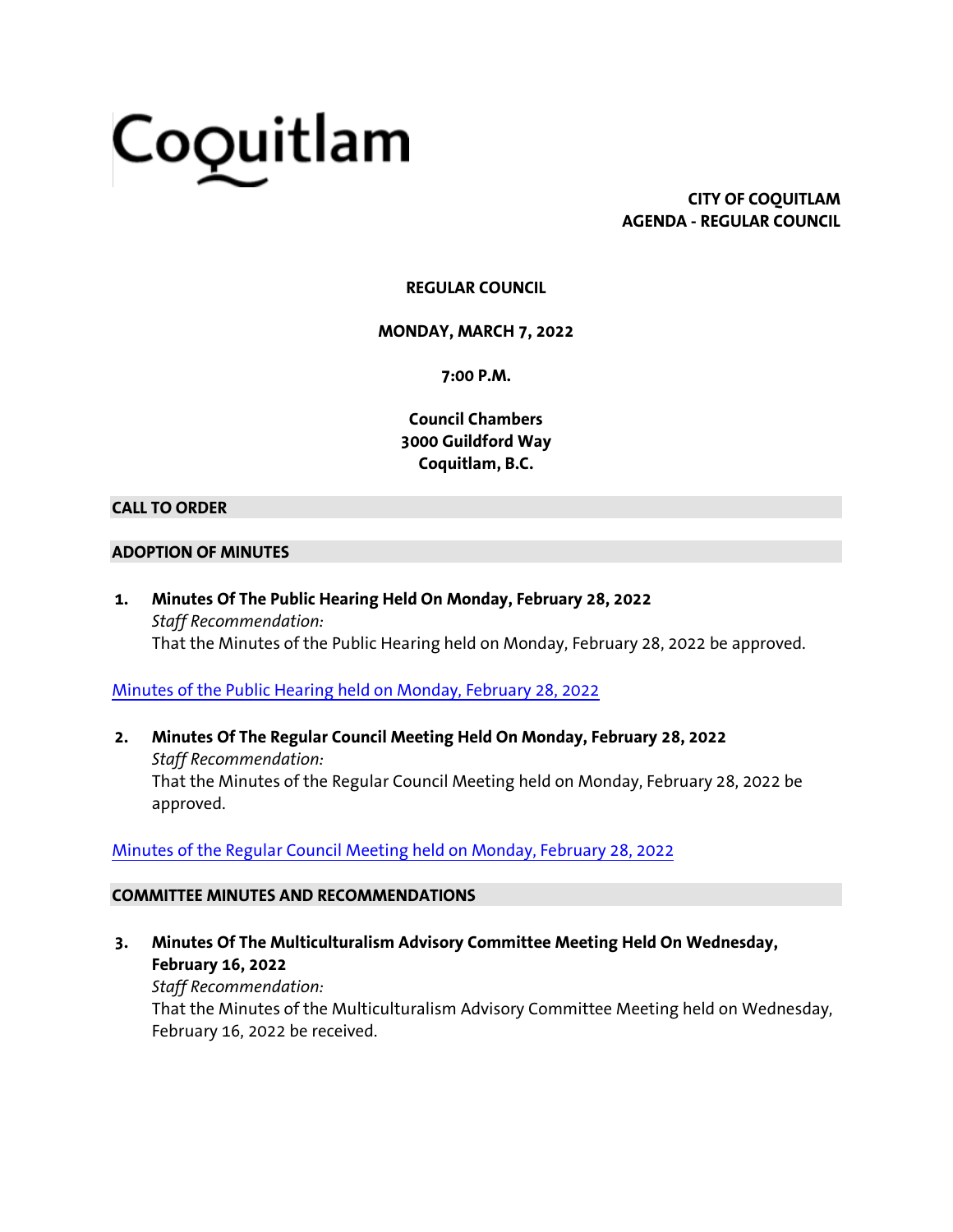**3.4 Review and Approval of the Draft 2022 Multiculturalism Advisory Committee Work Plan** *Committee Recommendation:* That Council approve the 2022 Multiculturalism Advisory Committee Work Plan.

[Minutes of the Multiculturalism Advisory Committee Meeting held on Wednesday, February 16,](https://coquitlam.ca.granicus.com/MetaViewer.php?view_id=2&event_id=1293&meta_id=53520)  [2022](https://coquitlam.ca.granicus.com/MetaViewer.php?view_id=2&event_id=1293&meta_id=53520)

## **REPORTS OF STAFF**

# *PLANNING AND DEVELOPMENT*

**4. Report of The Director Development Services – Temporary Use Permit at 657 And 659 Clarke Road – Oakdale Project Limited Partnership (Strand) (PROJ 21-118)**

**• Opportunity For Public Input**

*Staff Recommendation:*

That Council approve the signing and sealing of Temporary Use Permit No. 21 113483 TU and that the Mayor and City Clerk be authorized to execute this Permit on behalf of the City of Coquitlam.

[Temporary Use Permit at 657 and 659 Clarke Road -](https://coquitlam.ca.granicus.com/MetaViewer.php?view_id=2&event_id=1293&meta_id=53522) Oakdale Project Limited Partnership (Strand) [\(PROJ 21-118\)](https://coquitlam.ca.granicus.com/MetaViewer.php?view_id=2&event_id=1293&meta_id=53522)

**5. Report Of The Director Development Services – Temporary Use Permit At 1150 The High Street – Citystate Consulting Group (PROJ 21-173) • Opportunity For Public Input** *Staff Recommendation:*

That Council approve the signing and sealing of Temporary Use Permit No. 21 119534 TU and that the Mayor and City Clerk be authorized to execute this Permit on behalf of the City of Coquitlam.

[Temporary Use Permit at 1150 The High Street -](https://coquitlam.ca.granicus.com/MetaViewer.php?view_id=2&event_id=1293&meta_id=53524) CityState Consulting Group (PROJ 21-173)

**6. Report Of The General Manager Legislative Services – Council Procedure Bylaw Update – Bylaw No. 5200, 2022 (Introductory Comments By Director Intergovernmental Relations And Legislative Services)**

*Staff Recommendation:* That Council:

- 1. Give first, second and third readings to Council Procedure Bylaw No. 5200, 2022;
- 2. Direct staff to provide notice, pursuant to sections 94 and 124 of the Community Charter, of the City's intention to repeal and replace the existing Council Procedure Bylaw; and
- 3. Direct staff to report back on any public comments or feedback received with respect to the updated Bylaw when the Bylaw is brought back for consideration of fourth and final reading.

[Council Procedure Bylaw Update -](https://coquitlam.ca.granicus.com/MetaViewer.php?view_id=2&event_id=1293&meta_id=53526) Bylaw No. 5200, 2022